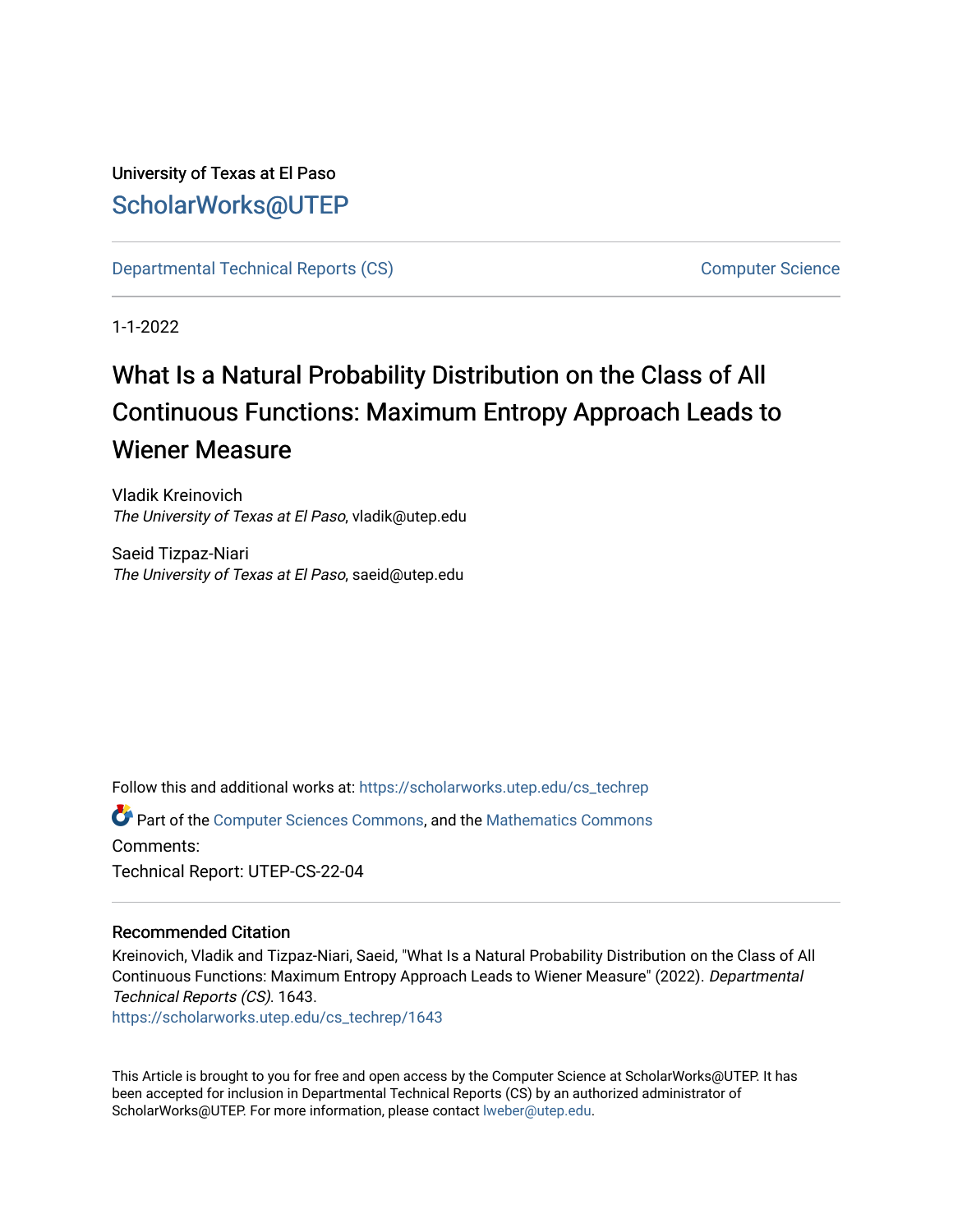## What Is a Natural Probability Distribution on the Class of All Continuous Functions: Maximum Entropy Approach Leads to Wiener **Measure**

Vladik Kreinovich and Saeid Tizpaz-Niari

Abstract While many data processing techniques assume that we know the probability distributions, in practice, we often only have a partial information about these probabilities – so that several different distributions are consistent with our knowledge. Thus, to apply these data processing techniques, we need to select one of the possible probability distributions. There is a reasonable approach for such selection – the Maximum Entropy approach. This approach selects a uniform distribution if all we know is that the random variable if located in an interval; it selects a normal distribution if all we know is the mean and the variance. In this paper, we show that the Maximum Entropy approach can also be applied if what we do not know is a continuous function. It turns out that among all probability distributions on the class of such functions, this approach selects the Wiener measure – the probability distribution corresponding to Brownian motion.

#### 1 Formulation of the Problem

Need to select a probability distribution under uncertainty. Usually, we do not have full knowledge of the situation, we only have a partial knowledge – so that several different states of the studied system are possible.

Usual data processing techniques assume that we know the probabilities of different states – i.e., in mathematical terms, that we know the probability distribution of the set of possible states; see, e.g., [6, 7]. However, in practice, we often do not have full knowledge of these probabilities – i.e., there are several probability distributions consistent with our knowledge. For example, often, for some quantities *x*, we only know the interval of possible values  $[x, \bar{x}]$  – but we do not have any information about the probabilities of different values from this interval; see, e.g., [1, 3, 4, 6]. To

Department of Computer Science, University of Texas at El Paso,

Vladik Kreinovich amd Saeid Tizpaz-Niari

El Paso, Texas 79968, USA, e-mail: vladik@utep.edu, saeid@utep.edu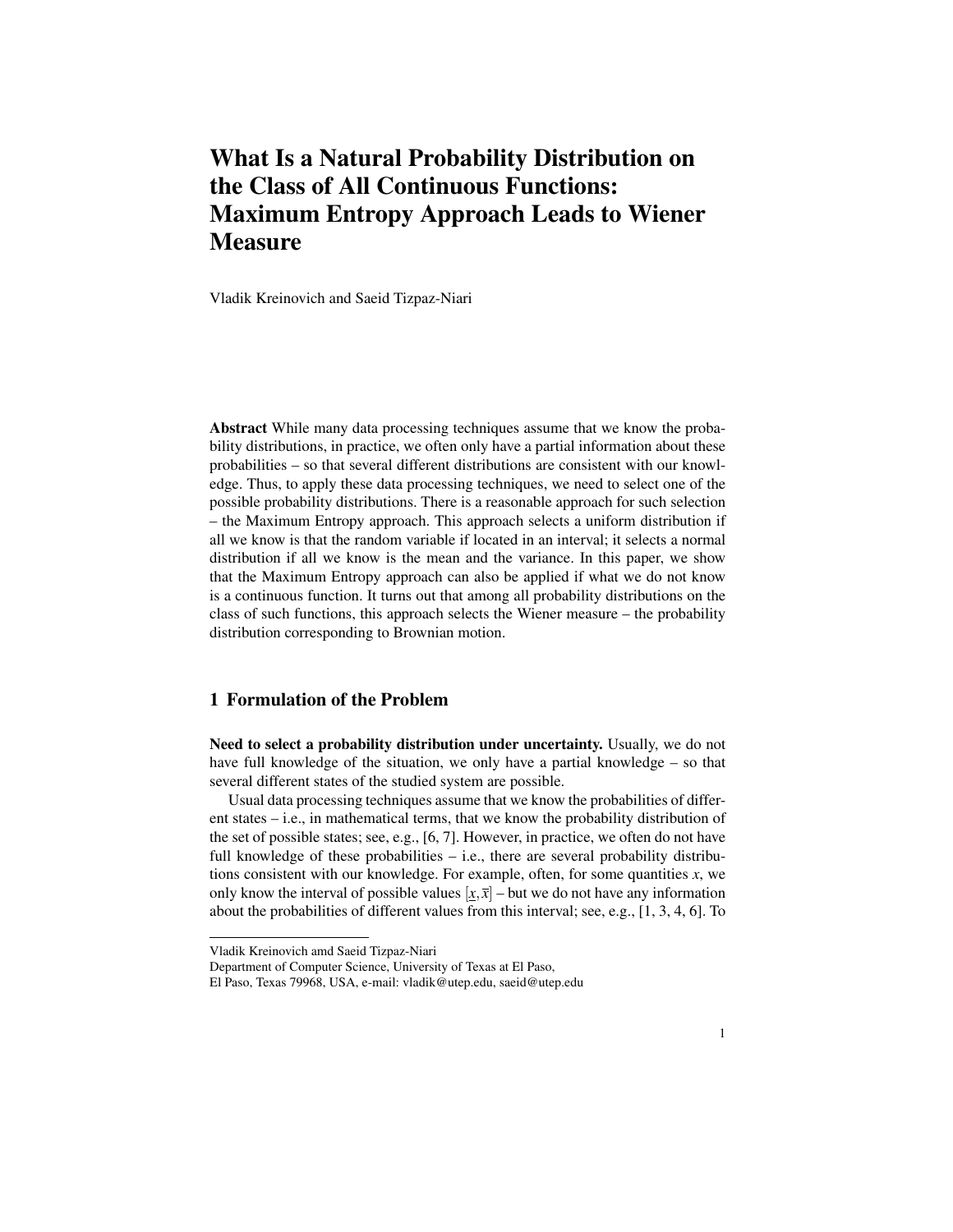apply the usual data processing technique to such situations, we need to select one of the possible probability distributions.

How can we make such a selection: Maximum Entropy approach. If all we know is the interval of possible values, then, since there is no reason to assume that some values are more probable than other, it is reasonable to select a distribution in which all these values are equally probable – i.e., the uniform distribution on this interval. This idea goes back to Laplace and is therefore known as *Laplace Indeterminacy Principle*; see, e.g., [2].

More generally, a natural idea is not to introduce certainty where there is none. For example, if all we know is that the actual value of the quantity *x* is located on the interval  $[x, \overline{x}]$ , then one of the possible probability distributions is when *x* is equal to *x* with probability 1. However, if we select this distribution as a representation of the original interval uncertainty, we would thus introduce certainty where there is none.

To describe this idea in precise terms, we need to formally describe what we mean by certainty. A natural measure of uncertainty is the number of binary ("yes"- "no") questions that we need to ask to determine the exact value of the desired quantity – or, alternatively, to determine this value with some given accuracy  $\varepsilon > 0$ . It is known that this number of questions can be gauged by Shannon's entropy

$$
S = -\int \rho(x) \cdot \ln(\rho(x)) dx,
$$

where  $\rho(x)$  is the probability density; see, e.g., [2, 5]. In these terns, the requirement not to add certainty  $-$  i.e., equivalently, not to decrease uncertainty  $-$  means that we should not select a distribution if there is another possible distribution with higher uncertainty. In other words, out of all possible distributions, we should select the one for which the entropy attains its maximal value. This idea is known as the *Maximum Entropy approach*; see, e.g., [2].

Successes of the Maximum Entropy approach. The Maximum Entropy approach has many successful applications. Let us give a few examples:

- If all we know about a quantity *x* is that its value is located somewhere in the interval  $[x,\overline{x}]$ , and we have no information about the probabilities of different values within this interval, then the Maximum Entropy approach leads to the uniform distribution on this interval – in full accordance with the Laplace Indeterminacy Principle.
- If we know the probability distributions of two quantities *x* and *y*, but we do not have any information about the possible correlation between these two quantity – could be positive, could be negative – the Maximum Entropy approach leads to the conclusion that the variables *x* and *y* are independent. This is also in good accordance with common sense: if we have no information about the dependence between the two quantities, it makes sense to assume that they are independent.
- Finally, if all we know is the mean and standard deviation of a random variable, then out of all possible distributions with these two values, the Maximum Entropy approach selects the Gaussian (normal) distribution. This selection also makes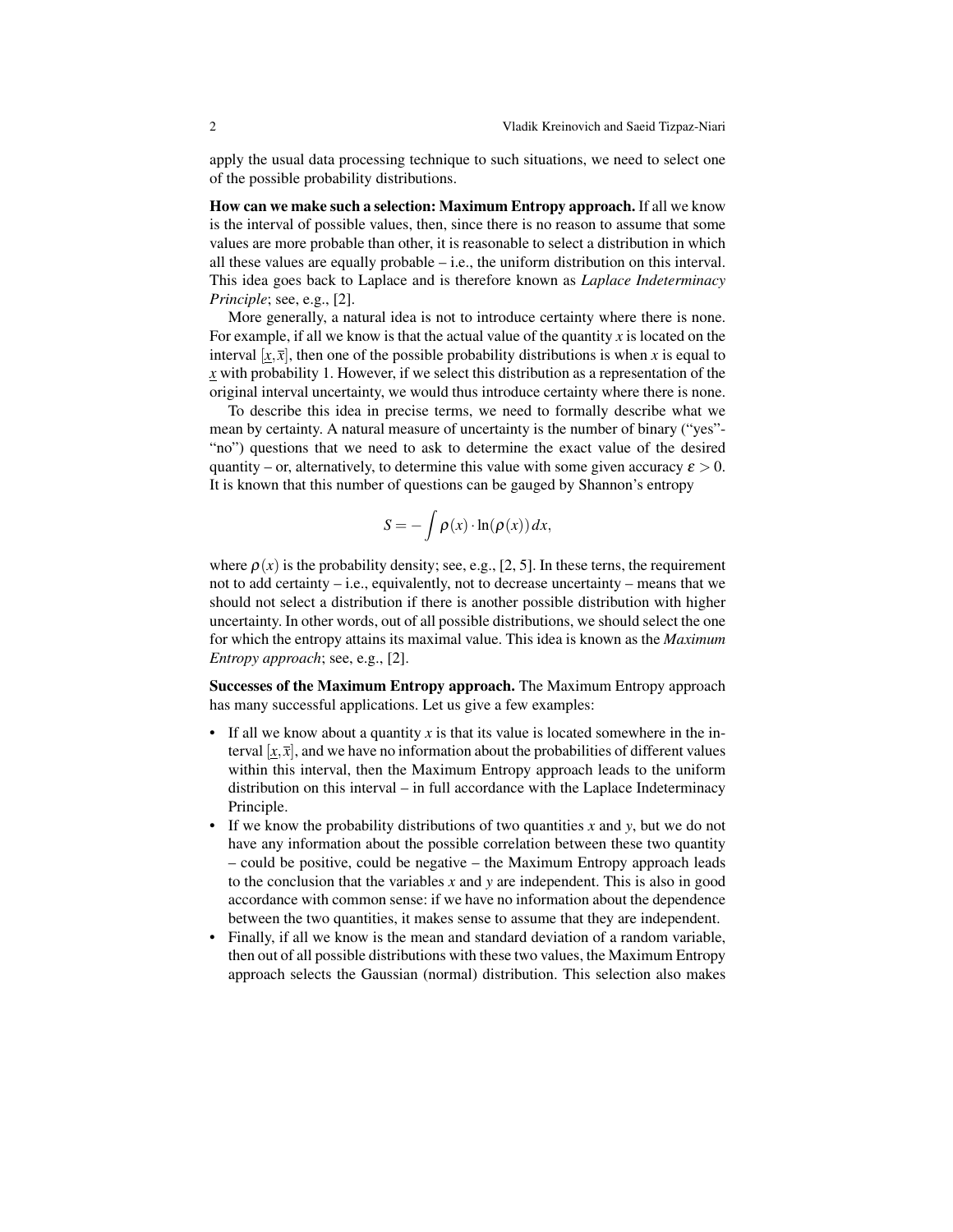perfect sense: indeed, in most practical situations, there are many different factors contributing to randomness, and it is known that under reasonable conditions, the joint effect of many factors leads to the normal distribution; the corresponding mathematical result is known as the Central Limit Theorem; see, e.g., [7].

Remaining challenge. Usually, the Maximum Entropy approach is applied to situations when the state of the system is described by finitely many quantities  $x^{(1)}, x^{(2)}, \ldots, x^{(n)}$ , and the question is to select a probability distribution on the set of all possible tuples  $x = (x^{(1)}, x^{(2)}, \dots, x^{(n)})$ .

In some practical situations, however, what is not fully known is also a function – e.g., the function that describes how the system's output is related to the system's input. In most cases, this dependence is continuous – small changes in  $x$  cause small changes in  $y = f(x)$ . In such situations, often, we know a class of possible functions  $f(x)$ , but we do not have a full information about the probabilities of different functions from this class (and in many cases, we have no information at all about these probabilities). In such cases, several different probability distributions on the class of all continuous functions are consistent with our knowledge. It is desirable to select a single probability distribution from this class.

How can we do it?

What we do in this paper. In this paper, we show that the Maximum Entropy approach can help to solve this challenge: namely, this approach leads to the selection of the Wiener measure, a probability distribution that describes the Brownian motion. In this distribution:

- the joint distribution of any combination of values  $f(x)$ ,  $f(y)$ , ..., is Gaussian, and
- $\bullet$  for some constant *C* > 0, we have  $E[f(x)] = 0$  and  $E[(f(x) f(y))^2] = C \cdot |x y|$ for all *x* and *y* (where  $E[\cdot]$ , as usual, means the expected value).

#### 2 Main Result

From the practical viewpoint, all the values are discrete. From the purely mathematical viewpoint, there are infinitely many real numbers and thus, there are infinitely many possible values of the input quantity *x*. However, from the practical viewpoint, if we take into account that at each moment of time, there is a limit  $\varepsilon > 0$ on the accuracy with which we can measures *x*. As a result, we have a discrete set of distinguishable values of the quantity *x*: e.g., the values  $x_0 = 0$ ,  $x_1 = x_0 + \varepsilon = \varepsilon$ ,  $x_2 = x_1 + \varepsilon = 2\varepsilon$ , and, in general,  $x_k = k \cdot \varepsilon$ .

In this description, to describe a function  $y = f(x)$  means to describe its values  $y_k = f(x_k)$  on these values  $x_k$ .

*Comment.* The actual values of *x* correspond to the limit when our measurements become more and more accurate, i.e., when  $\varepsilon$  tends to 0.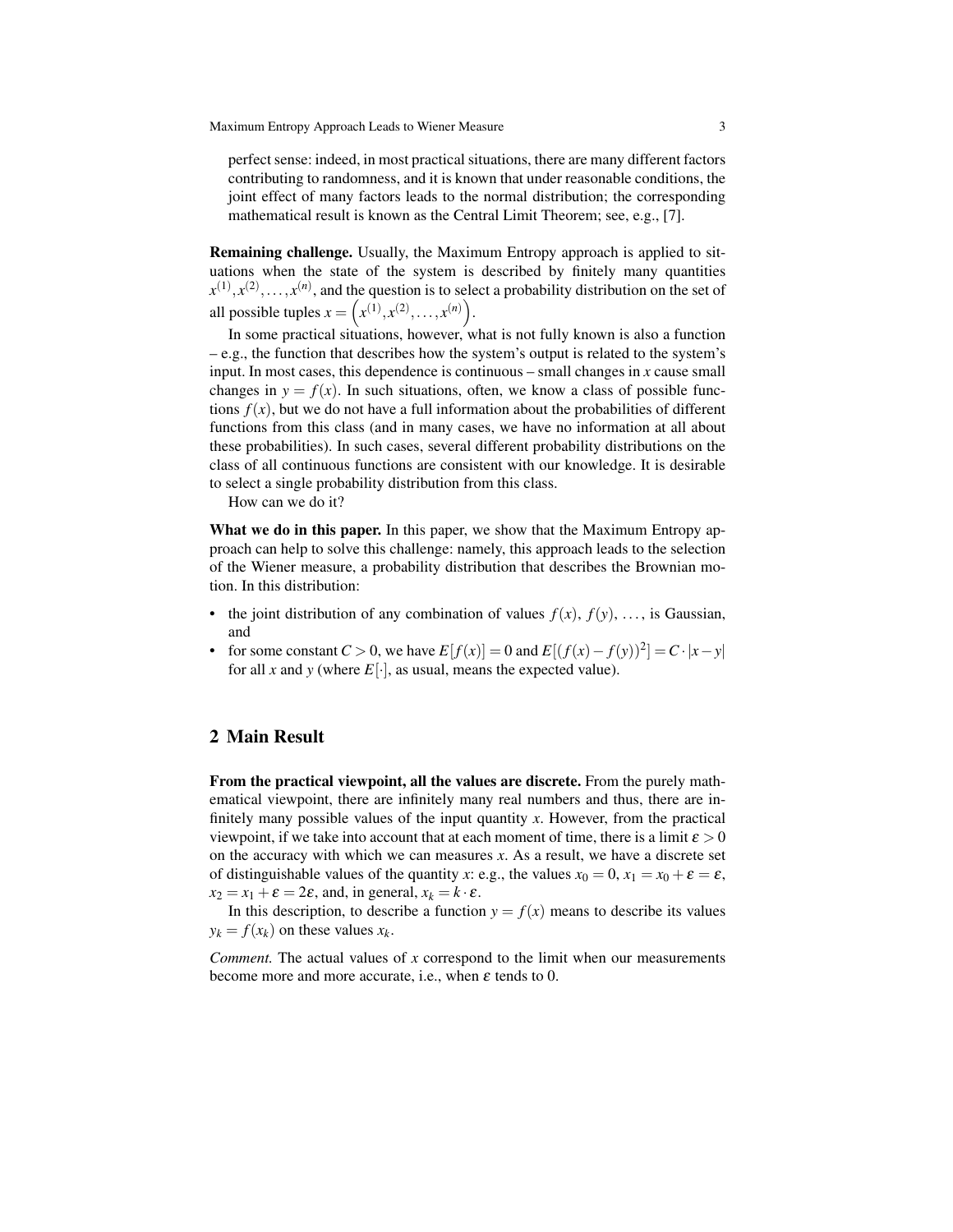In these terms, what does continuity mean? In the discretized description, the continuity of the dependence  $y = f(x)$  means that, in effect, that the values  $y_{k-1}$  and  $y_k$  corresponding to close values of  $x$  cannot differ by more than some small constant  $δ$ , i.e.,  $|Δ_k| ≤ δ$ , where we denoted  $Δ_k \stackrel{\text{def}}{=} y_k - y_{k-1}$ . Thus, to describe a probability distribution on the class of all continuous functions means describing a probability distribution on the set of all the tuples  $y = (y_0, y_1, \ldots)$ .

Now, we are ready to apply the Maximum Entropy approach. Once know the value *y*<sub>0</sub> – e.g., we know that *y*<sub>0</sub> = 0 – and we know the differences  $\Delta_k$ , we can easily reconstruct the values *y<sup>k</sup>* :

$$
y_k = y_0 + \Delta_1 + \Delta_2 + \ldots + \Delta_k. \tag{1}
$$

So, to describe the probability distribution on the set of all possible tuples, it is sufficient to describe the distribution on the set of all possible tuples of differences  $\Delta = (\Delta_1, \Delta_2, \ldots).$ 

To find this distribution, let us apply the Maximum Entropy approach. In our description, the only thing that we know about the values  $\Delta_k$  is that each of these values is located somewhere in the interval  $[-\delta, \delta]$ . Thus, as we have mentioned earlier, the Maximum Entropy approach implies:

- that each difference  $\Delta_k$  is uniformly distributed on this interval, and
- that the differences  $\Delta_k$  and  $\Delta_\ell$  corresponding to  $k \neq \ell$  are independent.

**This indeed leads to the Wiener measure.** For each variable  $\Delta_k$ , its mean is 0, and its variance is equal to  $\delta^2/3$ . For the sum of independent random variables, the mean is equal to the sum of the means, and the variance is equal to the sum of the variances. Thus, we conclude that for each quantity  $y_k$ , its mean and variance  $V[y_k]$ are equal to:

$$
E[y_k] = 0, \quad V[y_k] = k \cdot \frac{\delta^2}{3}.\tag{2}
$$

Let us reformulate this expression in terms of the values  $f(x)$ . The value  $y_k$  denotes  $f(x)$  for  $x = k \cdot \varepsilon$ , so

$$
k=\frac{x}{\varepsilon}
$$

and thus, the formula (2) implies that

$$
E[f(x)] = 0 \text{ and } V[f(x)] = C \cdot x,\tag{3}
$$

where we denoted

$$
C \stackrel{\text{def}}{=} \frac{\delta^2}{3\varepsilon^2}.
$$

Similarly, for the difference

$$
y_k - y_\ell = \Delta_{k+1} + \Delta_{k+2} + \ldots + \Delta_\ell,
$$

we conclude that